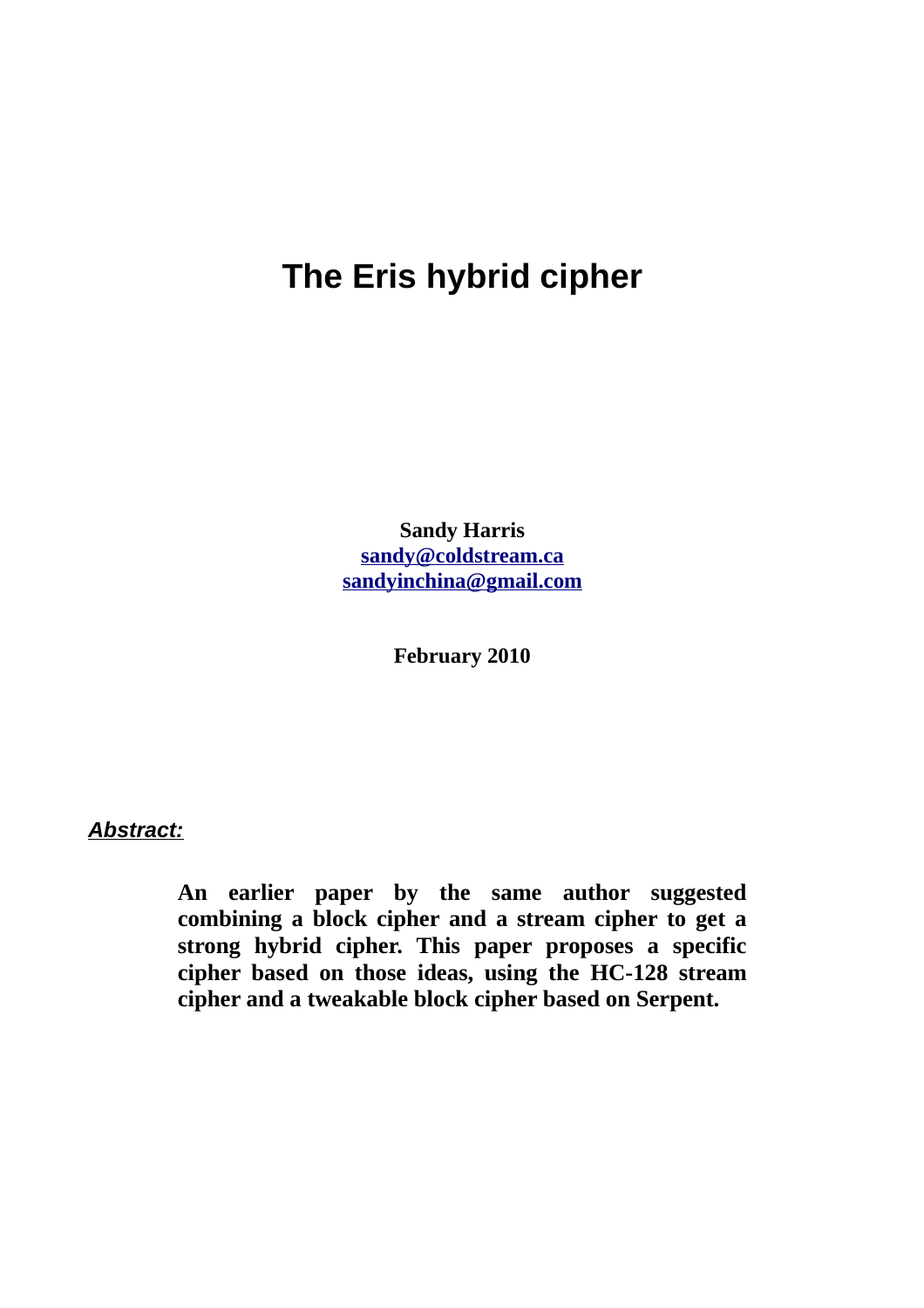# **Table of Contents**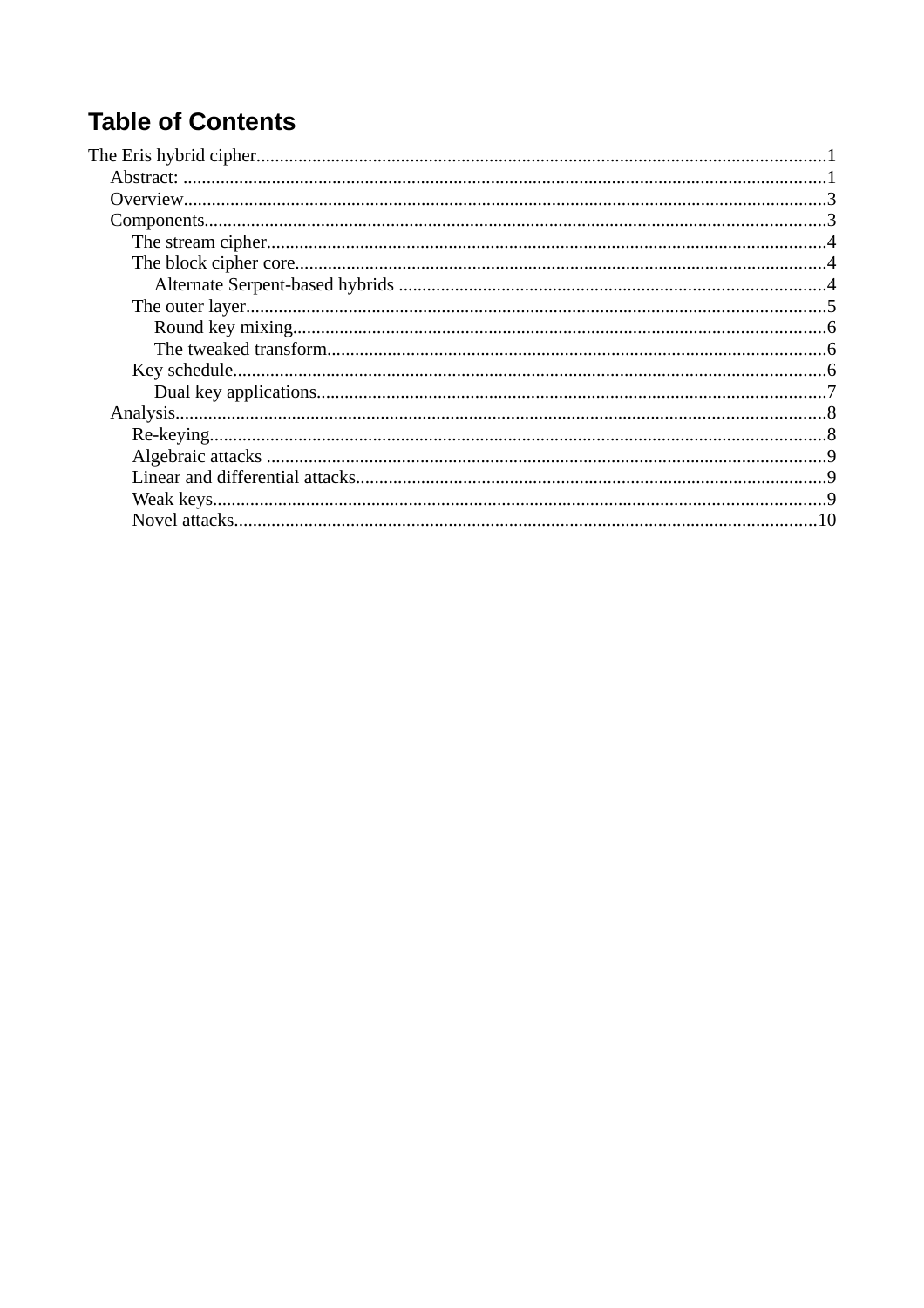## *Overview*

In a prev[i](#page-10-0)ous paper <sup>i</sup> I suggested using a stream cipher and a block cipher together to derive a cipher that is, in some ways, stronger than either. In this paper I work out one such design in detail.

The basic technique of using a stream cipher and a block cipher together is applicable to any two ciphers. It is intended to make it difficult to attack either of the underlying ciphers:

- the stream cipher, because the attacker cannot get keystream data without first at least partially compromising the block cipher.
- the block cipher, because some stream cipher output is mixed in for every block so the attacker cannot get data for multiple blocks encrypted in exactly the same way

In the previous paper, I used AES-128 and RC4-128 and compared the combination to AES-256. This let me concentrate on the basics of the combining techniques and on the properties of hybrid ciphers in general.

Here, the focus shifts. I propose a specific cipher, and work out the details of the combining techniques and of the choice of ciphers.

- The stream cipher is HC-128 $^{\text{ii}}$  $^{\text{ii}}$  $^{\text{ii}}$ .
- The block cipher is Serpent [iii](#page-10-2).

The proposed cipher is Eris, named for the Goddess of Confusion.

## *Components*

The overall design has three components. The **stream cipher** provides the round keys and tweaks for a **tweakable block cipher [iv](#page-10-3)** . The block cipher is split into two parts, a **cryptographic core**, and an **outer layer**. Later sections give details for all three parts.

The notion of splitting a block cipher into core and outer layer comes from the MARS paper:

Two decades of experience in cryptanalysis has taught us that different parts in a cipher play very different roles in assuring the security of the cipher. In particular, it appears that the top and bottom rounds in the cipher usually have a different role than the middle rounds in protecting against cryptanalytical attacks.

We therefore designed MARS using a mixed structure, where the top and bottom rounds are designed differently than the middle ones. [v](#page-10-4)

Eris goes further in this direction than MARS, adding a third radically different component, the stream cipher. In Eris, the outer layer of the block cipher not only mixes in additional key material and provides a great deal of diffusion but also uses stream cipher ouput to tweak the block cipher.

Partitioning the design in this way allows some components – the stream cipher and the core of the block cipher – to use existing designs so all the existing analysis of them applies. The stream cipher is HC-128. The core of the block cipher is 24-round Serpent. Only the outer layers of the block cipher are newly designed components.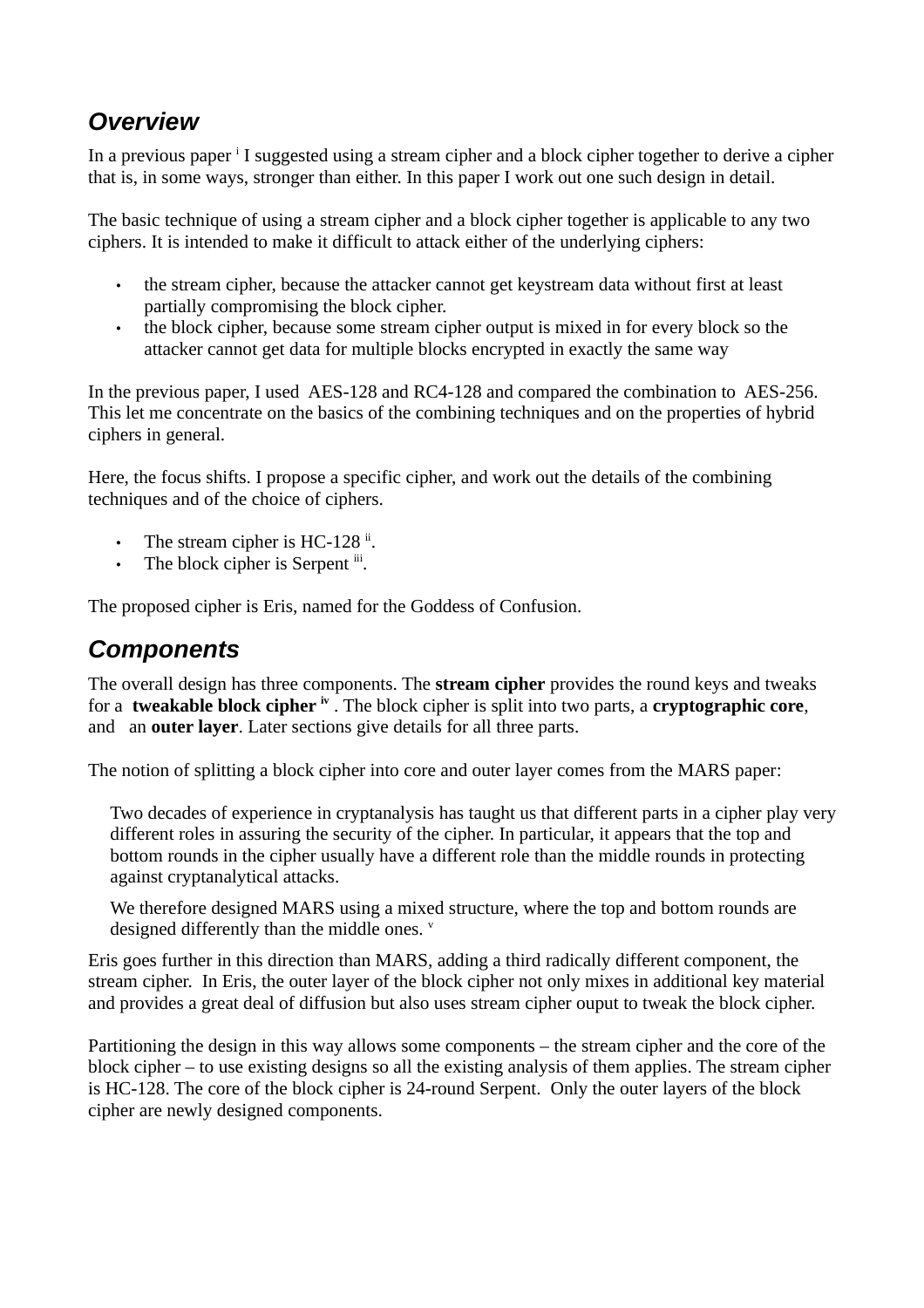## **The stream cipher**

A major consideration in choosing the stream cipher is speed, though of course security is also an issue. It is also convenient to have a stream cipher that produces output in large chunks, 32 or 64 bits per iteration, since we will be using it in large chunks.

RC-4 is an obvious possibility, perhaps the most widely used of stream ciphers, but it produces output a byte at a time and some weaknesses have been found. Also, it is an older design; newer ciphers such as some of the Estream  $\frac{v_i}{v_i}$  candidates are faster and claim to be at least as secure.

Py (Roo)<sup>[vii](#page-10-6)</sup> would be a reasonable choice. Py was among the fastest Estream candidates, and it provides large output chunks. Some attacks have been published but they require large samples of keystream, well beyond the  $2^{64}$  bytes the cipher was designed to be secure for, so the designers argue they are not real attacks. Whatever the theorectical merits of those attacks, they almost certainly are not dangerous in a hybrid cipher application, since an atacker cannot get *any* keystream material without first compromising the block cipher.

There are also variants of Py designed to block some of the attacks, TPy and the RCR ciphers; any of these might be used as well. So might any of the other Estream software portolio ciphers.

HC-128 <sup>[viii](#page-10-7)</sup> seems a sensible choice. It has survived considerable analysis, going through the whole Estream process to become one of the final protfolio ciphers. It is almost as fast as Py and produces its output in 32-bit chunks.

### **The block cipher core**

The block cipher's overall design is based on suggestions in the MARS papers, There is an outer layer whose design emphasises diffusion surrounding a cryptographic core which is a more conventional block cipher.

In Eris, the core is 24-round Serpent. The Serpent design document includes analysis showing that "16- round Serpent would be as secure as Triple DES" [ix](#page-10-8), but the authors used 32 rounds in their Serpent specification because they wanted a large safety factor. In Eris, other components provide safety factors, so 24 Serpent rounds appears to be enough.

The only other change to Serpent in this usage is that Eris with a 256-bit key does not use the Serpent key schedule; instead the stream cipher generates the round keys. For larger keys, the Serpent schedule is used but the result is XOR'd with stream cipher output.

#### *Alternate Serpent-based hybrids*

Of course my proposal is by no means the only way to use Serpent in a hybrid cipher. A more conservative design would dispense with my outer layer and just construct a tweakable version of full 32-round Serpent, then drive the tweaks with stream cipher output. This is quite easily done.

A general method, applicable to any block cipher, is to apply whitening with the stream cipher ouput used to alter the whitening every round or every few rounds.

It would also be possible to apply a tweak at every round of Serpent. The eight Serpent S-boxes each have an inverse so there are sixteen S-boxes overall. Use four bits of key per round to select among those and you get a 32-round cipher that takes a 128-bit tweak. Drive that tweak with a stream cipher and you get a block cipher immune to algebraic attack.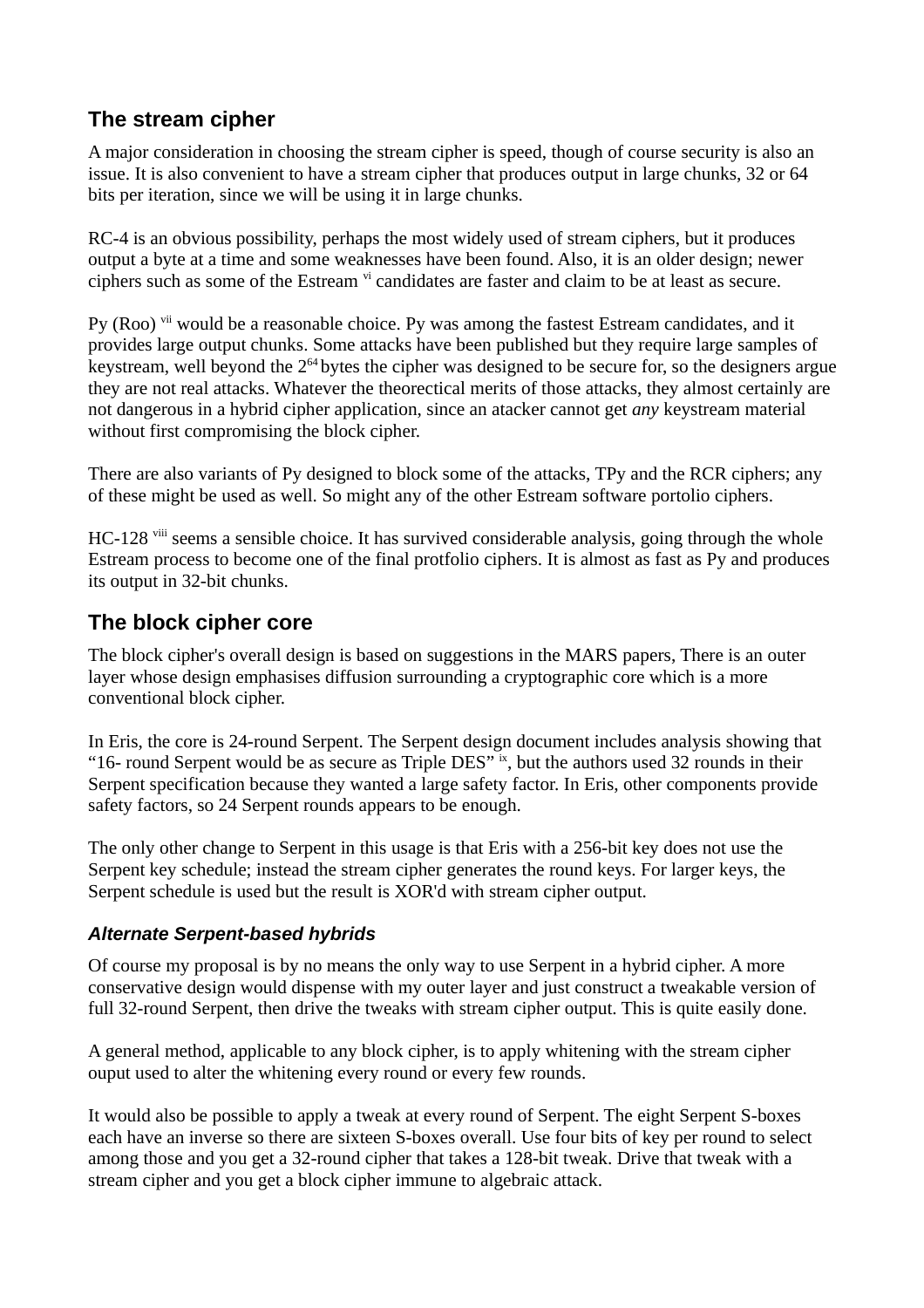As a thought experiment, consider using Serpent as both the stream cipher and the block cipher. Run 16-round Serpent in counter mode as the stream cipher and whitened 16-round Serpent as the block cipher. Use output from the counter instance to alter the whitening for each round of the other instance. This has almost exactly the overheads of standard 32-round Serpent; the only extra work is changing the whitening data, and that is not an expensive operation.

It is of course not clear that such a construction is as secure as, let alone more secure than, straight 32-round Serpent. However, it does have some interesting properties, as would any hybrid cipher. It is resistant to algebraic analysis and to any attack on the block cipher that requires many blocks encrypted in exactly the same way, which includes (at least the usual forms of) both linear and differential cryptanalysis.

I note in passing that while splitting Serpent into two 16-round chunks to build a hybrid cipher might be reasonable, the technique is distinctly less plausible for other ciphers. AES-256, for example, has 14 rounds, but using two 7-round AES instances in this construction would likely not be a good idea. One might try two instances with ten rounds each, as for AES-128, but then overheads would be significantly higher.

The significant point for our discussion is that if the construction using two instances of 16-round Serpent is secure (not clear, but not entirely implausible) and HC-128 is at least as secure as Serpent 16 in counter mode (plausible, even likely), then the Eris construction, even with only 16 rounds of Serpent in the core instead of 24, is also secure.

## **The outer layer**

The main design goals for the outer layer are

- to mix in a significant amount of additional key material
- to provide a great deal of diffusion
- to provide tweakability.

The MARS paper describes their design goals for this layer:

Many cryptanalytical techniques (including linear and differential cryptanalysis) treat the top and bottom rounds of the cipher differently than the middle rounds. Typically, these techniques begin by guessing several key bits, hence "stripping out" some of the top/bottom rounds of the cipher, and then mounting the cryptanalytical attack against the remaining rounds. This suggests that the top and bottom rounds of the cipher play a different role than the middle rounds in protecting against cryptanalytical attacks. Specifically, for these rounds we care more about fast avalanche of the key bits (which is a combinatorial property) than about resistance to cryptanalysis. Theoretical evidence for the different role played by the top and bottom rounds can be found in the Naor-Reingold constructions [11], in which a "cryptographic core" is wrapped with some non- cryptographic mixing.

Therefore, in the design of MARS the middle rounds are viewed as the "cryptographic core" and are designed differently than the top and bottom rounds, which are viewed as "wrapper layers". Specifically, the wrapper layers consist of first adding in key words, and then performing several rounds of (unkeyed) S-bo[x](#page-10-9) based mixing, providing rapid avalanche of key bits.  $\frac{x}{x}$ 

For Eris, making the cipher tweakable and driving the tweaks with stream cipher output are additional design goals. A 128-bit tweak is required to get immunity from algebraic attacks.

Eris therefore uses 64 bits of tweak in the input transform and 64 on the output side. The two transforms are mirror images of each other – exactly the same operations, but in reverse order – so I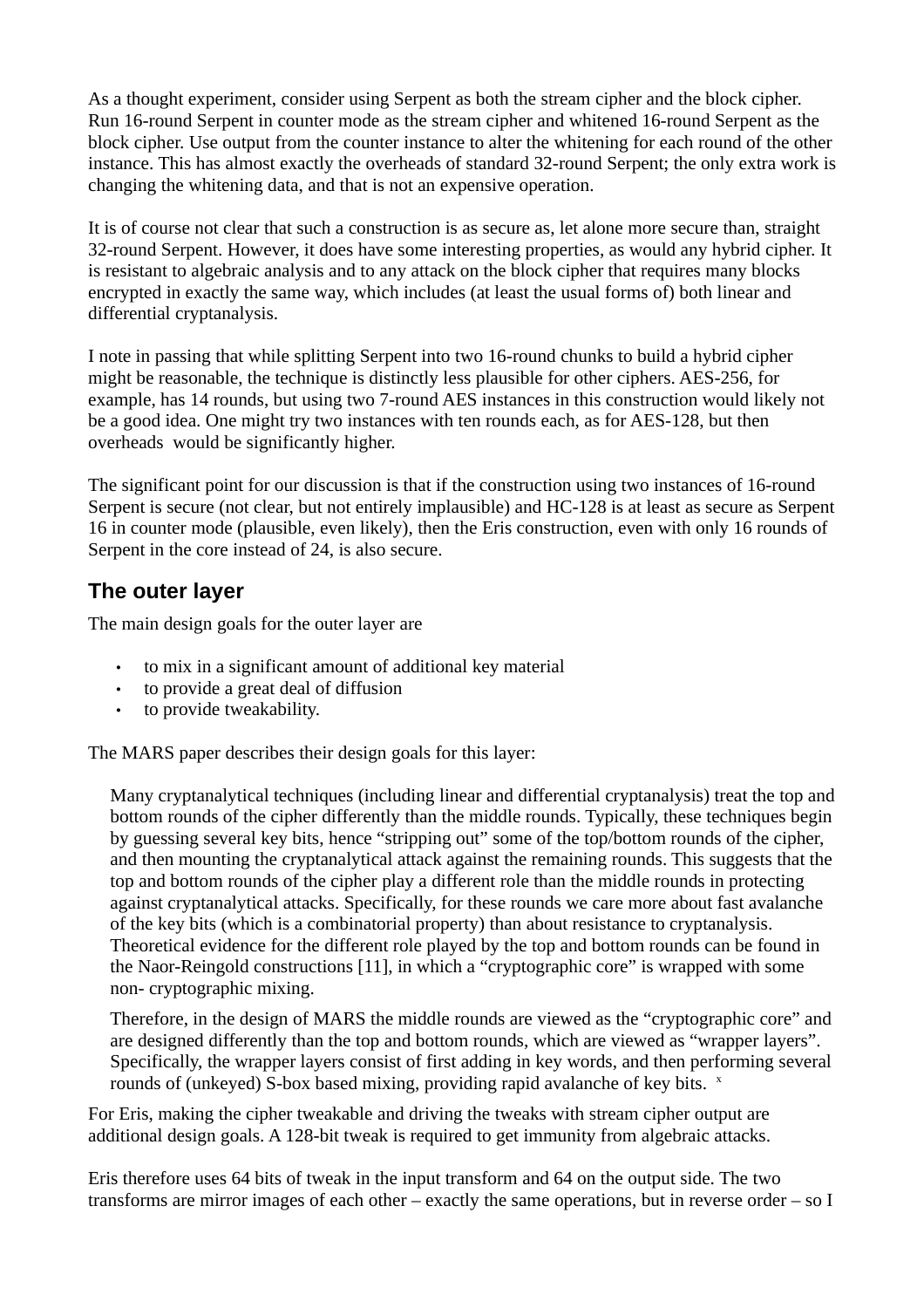describe only the input transform.

The input transform has four rounds, each consisting of four steps. The first two steps mix in a 128 bit round key. The other two steps apply 16 bits of tweak to control additional mixing.

#### *Round key mixing*

The round key mixing operation has two steps.

- First the 128-bit text and 128-bit round key are combined using unsigned addition mod  $2^{32}$ .
- Then the column mixing transform from Whirpool is applied to the whole block.

Addition is chosen as the mixing operation because it is fast and, thanks to carries, it gives marginally better diffusion than XOR. Also, XOR is used in several block cipher modes, in the Serpent round function, and in the Whirlpool transform, so using something different here makes sense.

The Whirlpool operation operates on 128 bits considered as a vector of four 32-bit words. It makes each output word depend on all input words. In this application, that also makes each output word depend on all words of the round key. This contributes to the required fast avalanche.

#### *The tweaked transform*

The tweaked transform is based on AES  $\frac{x_i}{y}$  and uses 16 bits of tweak. As in AES, the 128-bit block is considered as a 4x4 array of bytes and there are two steps:

- First a rotation is applied to the array rows
- Then a transform is applied to the array columns.

The Eris column transform is identical to that used in AES. It operates on the columns of the array, making each output byte in the column depend on all input bytes. The operation is based on matrix multiplication in a finite field.

The AES row transform is simple; three rows are shifted by fixed numbers of bytes and one is left unchanged. For Eris, we use a more complex transform to introduce the tweak.

The Eris row transform is key-dependent rotations of the 32-bit words of the rows. Each word rotation uses 4 bits of tweak; for tweak *t*, the word is left-rotated *2t+1* bits, so possible rotations are 1,3, 5..31 bits. This is more convenient than using 5 bits per word and it ensures some rotation even for  $t=0$ .

This is stronger than the row transform in AES in several ways  $-$  it is applied to all rows rather than just three, it operates at bit level rather than bytes, and it is key-dependent. However, it is also similar to the AES transform in that the basic operation is rotating rows; if the AES row transform works well with the AES column transform, then this should as well.

## **Key schedule**

The recommended key size for general use of Eris is 256 bits. 128-bit keys are supported for backward compaibility, and keys of 384, 448 or 512 bits are also supported.

Eris always uses 32 128-bit round keys. Twenty-four are used by the Serpent core, the other eight by the outer layer. These round keys always depend on stream cipher output. For 128-bit or 256-bit keys, they depend only on that, but for larger keys the Serpent key schedule is in play as well.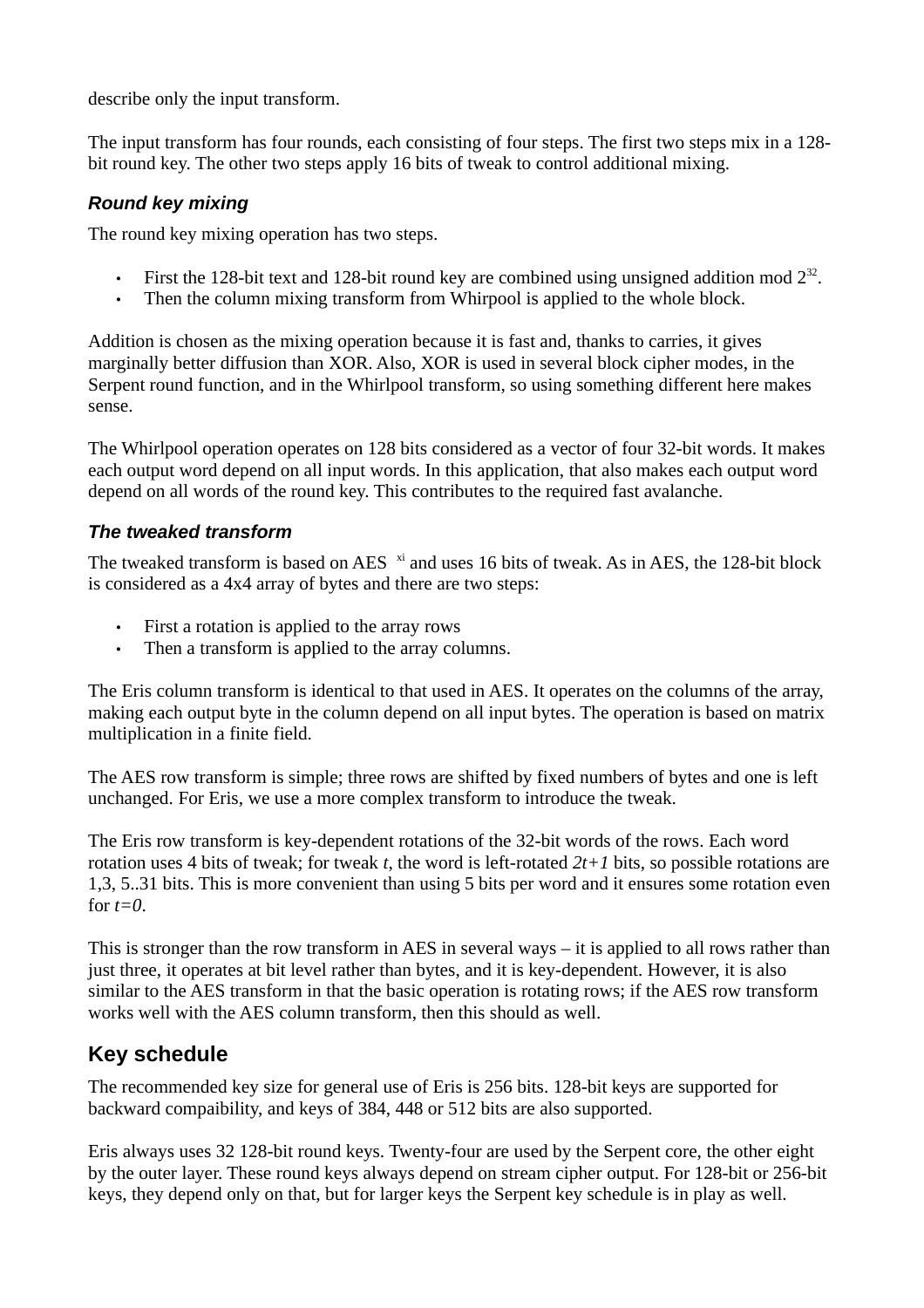Eris also uses 128 bits of tweak per round, generated by the stream cipher.

HC-128 takes a 128-bit key and 128-bit initialisation vector. Eris normally takes a 256-bit key, using half as the HC-128 key and half as the IV. Key scheduling has three steps.

- First the stream cipher does its own key schedule with the 128-bit key and 128-bit IV.
- Second, stream cipher output is used to generate the set of 32 static round keys 24 128-bit round keys for Serpent and eight more 128-bit sub-keys to be mixed in by the outer layer part of the bock cipher.
- Thirdly, during actual encryption, stream cipher output provides a tweak for each block.

With a 128-bit key, use that as the HC-128 key. The IV, in succesive 32-bit words, is hexadecimal: d1310ba6, 98dfb5ac, 2ffd72db, d01adfb7. These are the first 128 bits of an expansion of pi, from Blowfish<sup>[xii](#page-10-11)</sup>.

Keys of 384, 448 or 512 bits are also supported:

- Give 128, 192 or 256 bits to Serpent and let its key schedule create 32 round keys
- Then give the other 256 to HC-128
- XOR stream cipher output into the round keys.

This is secure if *either* the Serpent key schedule *or* HC-128 is.

#### *Dual key applications*

In some applications, one might want a cipher specific to an organisation or a group of correspondents.

Schneier mentions the possibility for the GOST cipher <sup>[xiii](#page-10-12)</sup>; any organisation can generate its own Sboxes. For CAST-128  $\frac{x}{x}$  or CAST-256  $\frac{x}{y}$ , an organisation could generate its own S-boxes by following the Mister and Adams paper <sup>[xvi](#page-10-15)</sup>. It could be done for Serpent by generating a new set of S-boxes following methods described in the Serpent paper.

A criticism is that trying to keep the S-boxes secret violates Kerckhoffs' Principle <sup>[xvii](#page-10-16)</sup>, and if they are not secret, then the cipher is no stronger than the original. Another is that generating new S-boxes for each group of users is too much work.

With Eris, we can get organisation-specific behaviour from the cipher without needing to generate new S-boxes. Use two 256-bit keys, an organisational key  $K_0$  and a session key  $K_s$ . Run the Serpent key schedule with  $K_0$  then load  $K_s$  into HC-128 and XOR stream cipher output into the round keys.

The objection based on Kerckhoffs' Principle does not apply. Losing either key is not a complete disaster; an enemy who knows  $K_0$  still faces Eris-256 and one who gets  $K_s$  faces 24-round Serpent. In both cases, the use of a second key complicates almost any attack somewhat, even if that key is known.

If this approach is used,  $K_0$  should be subject to all the normal procedures of key management. In particular, the key should be changed both on some regular schedule and whenever outside conditions – such as a suspected compromise or someone leaving the group – warrant it. It need not change nearly as often as Ks. but it *must* change sometimes.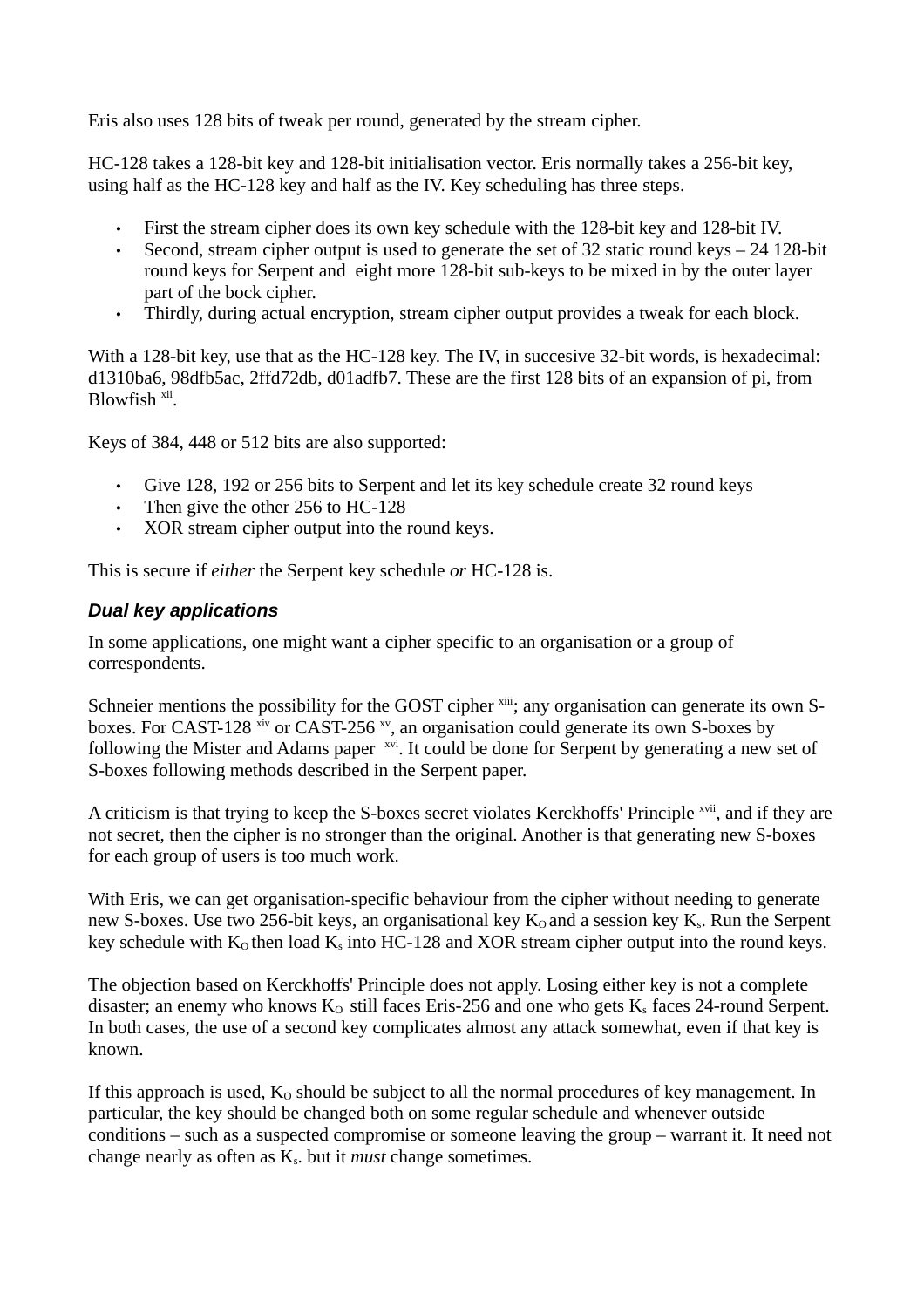## *Analysis*

As for any cipher, the design goal for Eris is to be secure against all attacks, but no-one should seriously think it is secure against any until extensive anaysis has been done by people other than the designer. That said, there are some reasons to suppose it might be secure.

First, of course, it is based on Serpent. I know of no analysis specifically of 24-round Serpent, but full 32-round Serpent has been extensively analysed and not found wanting. The Serpent paper says 16 rounds "are sufficient to block all currently known shortcut attacks". Several papers have proposed attack on reduced-round variants <sup>[xviii](#page-10-17)</sup> [xix](#page-10-18) [xx](#page-10-19), but none I am aware of go above 11 rounds.

Also, the proposed reduced-round attacks all require at least  $2^{100}$  known plaintexts encrypted with a single key. The hybrid cipher, which denies the attacker even a pair of such texts, therefore makes them utterly irrelevant.

HC-128 has also undergone extensive analysis as part of the Estream project, with no weaknesses found.

The aspects of Eris that really need analysis – because they are the most novel and therefore both the most likely to be flawed and in some ways the most interesting – are the basic notion of a hybrid cipher and the detailed design of the outer layers.

## **Re-keying**

The theoretical limits of Eris sceurity appear to be high, at least  $2^{64}$  bytes.

HC-128 is designed to give a secure keystream for up to  $2^{64}$  bytes. In a hybrid cipher, the keystream is less accessible to the attacker; he must at least partially compromise the block cipher to get any keystream data. It therefore seems possible that in this application, HC-128 remains secure beyond  $2^{64}$  bytes.

For a non-hybrid block cipher with 128-bit blocks, a codebook attack begins to do damage at  $2^{64}$ blocks. Linear and differential attacks generally require even more data than that. For example, all of the attacks against reduced round Serpent cited above require at least 2<sup>100</sup> blocks. Hybrid ciphers are designed to resist these attacks; the attacks all require many blocks encrypted the same way and the hybrid does not provide those. It therefore seems possible that the Eris hybrid cipher remains theoretically secure beyond  $2^{64}$  blocks.

Against an ideal cipher with 128-bit blocks, brute force takes  $2^{127}$  computation and one known plaintext while a complete codebook needs  $2^{128}$  blocks of data and one lookup. In either case, the computation\*storage product is near  $2^{128}$ . The design goal for Eris is that all possible attacks have a product above 2<sup>127</sup>. That said, an attack could be considered a theoretical "break" if both computation and plaintexts are under  $2^{128}$ , and either is significantly under.

In practice, however, the limits are much lower than in theory. Any sane user or protocol will rekey long before the limits of the cipher are approached, or before an enemy can collect enough data for linear or differential analysis.

For example, the Yarrow paper  $\frac{xxi}{x}$  $\frac{xxi}{x}$  $\frac{xxi}{x}$ , on using a block cipher in counter mode as a random number generator, suggests  $2^{n/3}$  blocks as an upper limit on the security parameter that controls rekeying. In normal use, the parameter is set to some lower value, generally much lower.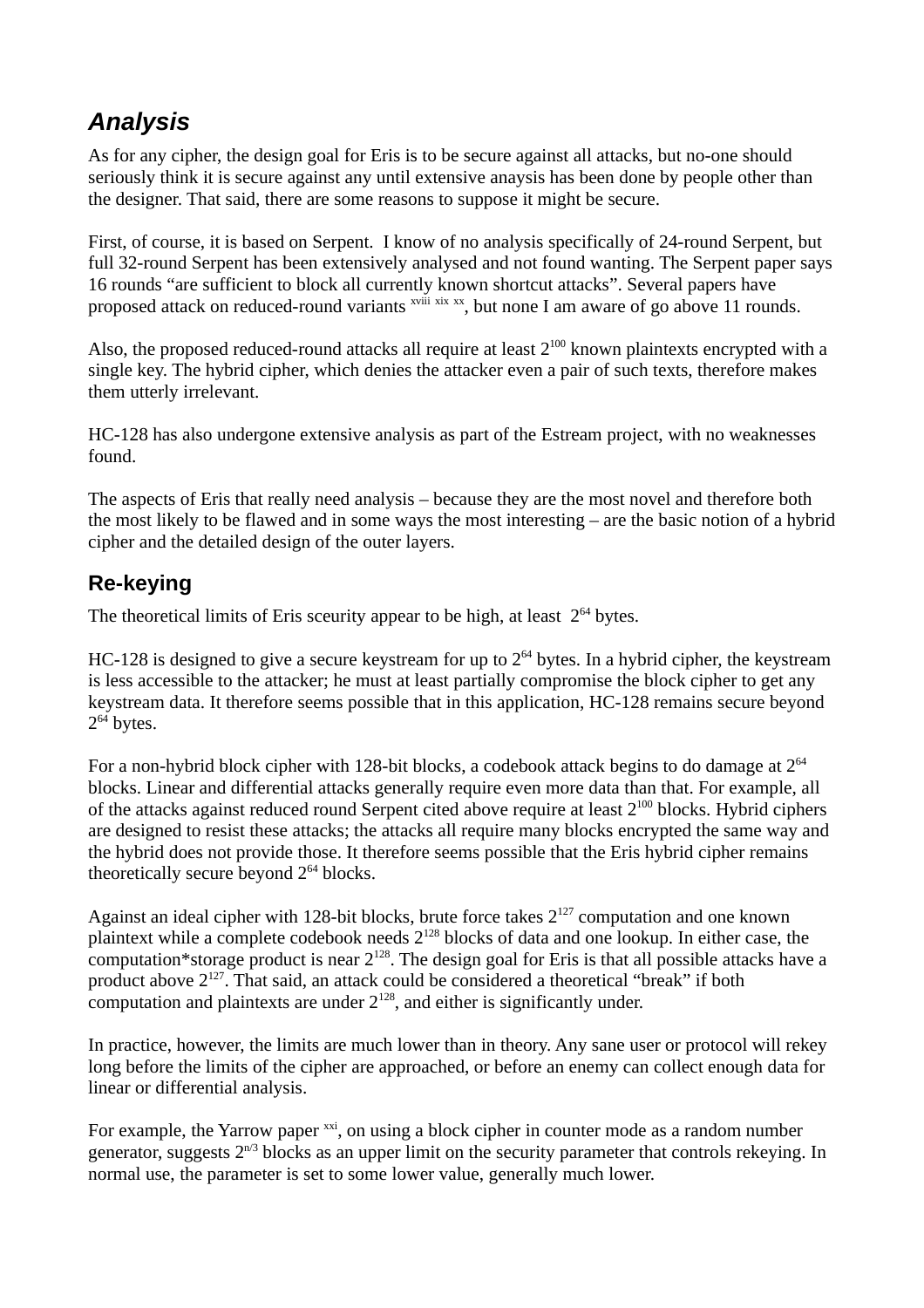As another example, IPsec  $^{xxii}$  $^{xxii}$  $^{xxii}$  has a safety mechanism that rekeys after  $2^{32}$  packets even if the network administrator fails to set criteria for more frequent rekeying. In normal use, rekeying is more frequent, generally much more frequent.

For Eris, take  $2^{40}$  blocks as a safe upper limit. This should not be an onerous requirement; most applications rekey long before that anyway.

## Algebraic attacks

During actual encryption, 128 bits of stream cipher output are used per block, controlling transforms in the outer layer part of the block cipher. This makes the block cipher immune to algebraic attack, as explained in my previous paper.

Suppose the algebraicist has, for an *n*-bit cipher, *n* equations expressing the output bits in *n+k* variables, *n* input bits and *k* key bits. (*k* might be either the number of bits in the primary key or the total in all the round keys; it does not matter for this argument.) Each known plaintext/ciphertext gives him another set of such equations with different input and output bits but the same *k* key bits. With many (*m*) such pairs he gets *mn* equations in *k* variables. For linear equations, this becomes soluble when  $mn \geq k$ . Even with non-linear equations, it may become soluble eventually.

However, if we mix *s* bits of stream cipher input in for each block, then each plaintext/ciphertext gives *n* new equations, but also *s* new variables. With *m* pairs, the attacker has *mn* equations in  $k+m$ s variables. Even if the equations are linear, he needs  $mn \geq k+m$ s before he gets a soluble system. With  $s = n$ , this never happens.  $mn \geq k + ms$  and  $n = s$  reduces to  $0 \geq k$  which is not possible unless the basic cipher design is spectacularly bone-headed.

In Eris, the outer layer mixes in 128 tweak bits per block, 64 before and 64 after the core encryption. This meets the s=n criterion, so all algebraic attacks are blocked.

Courtois and Pieprzyk <sup>[xxiii](#page-10-22)</sup> have suggested that Serpent might have a vulnerability to a form of algebraic attack because its S-boxes are rather small. The claim is controversial; I do not intend to enter that discussion. However, the hybrid cipher construction using enough stream cipher output blocks *any* algebraic attack, including the Courtois and Pieprzyk proposal.

### Linear and differential attacks

Two very powerful general-purpose attacks against block ciphers are linear and differential cryptanalysis. The Serpent paper includes analysis showing that neither should be expected to succeed against Serpent.

However, the hybrid cipher makes at least the usual forms of these attacks *completely* inapplicable. Both require large samples of data encrypted with the same key. If the whitening changes with every round, such samples become unobtainable. Normal Serpent is *resistant* to these attacks, but the hybrid is completely *immune*.

Of course it might be possible to construct variants of the attacks for attacking hybrid ciphers, but straightforward differential or linear cryptanalysis simply does not work.

## Weak keys

When Eris is used with a 128-bit or 256-bit key, the HC-128 key schedule is used and HC-128 generates the round keys for both Serpent and the outer layers. This is as secure as HC-128 against the risk of weak keys.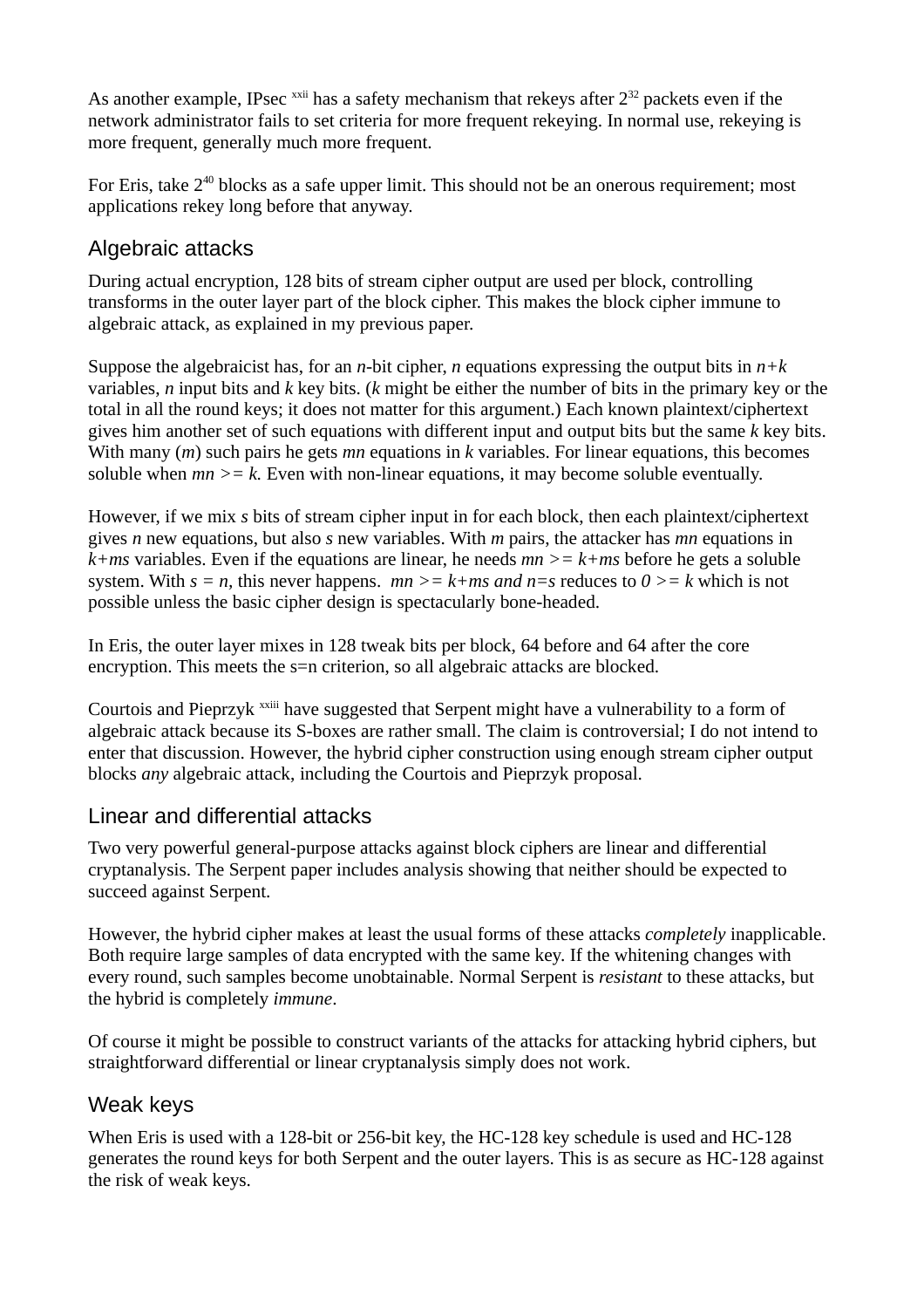With keys of 384, 448 or 512 bits, both the Serpent key schedule and HC-128 are used in generating round keys; first the Serpent key schedule is run, then stream cipher output is XORed in.

In these cases, the cipher is resistant to attacks which depend on finding a class of weak keys. No weak keys are currently known for either Serpent or HC-128, so this is not of great concern, but it is a nice property of the combination. Finding weak keys for either Serpent or HC-128 does an attacker no good since the actual round keys have the other method XORed in as well.

Even an attacker who finds a class of weak keys for both ciphers has unfavorable math to contend with. Suppose one in  $2<sup>n</sup>$  Serpent keys is weak and one in  $2<sup>m</sup>$  for HC-128. Only one in  $2<sup>mn</sup>$  combined keys will then show both weaknesses. For any plausible values of m and n, the combination is quite safe. The attacker needs either serious weaknesses in both ciphers (m and n are both reasonably small) or a horrendous flaw in one (m or n is tiny) before an attack on the combination is feasible.

#### Novel attacks

The MARS paper also has:

Another advantage of this mixed structure is that it is likely to provide better resistance against new (yet undiscovered) cryptanalytical techniques. Namely, a cipher consisting of two radically different structures is more likely to be resilient to new attacks than a homogeneous cipher, since in order to take advantage of a weakness in one structure one has to propagate this weakness through the other structure. Viewed in this light, the mixed structure can be thought of as an "insurance policy" to protect the cipher against future advances in cryptanalytical techniques.  $\frac{x}{x}$ 

Eris shares the structure, and has the stream cipher as a third radically different element, so it should have this advantage as well.